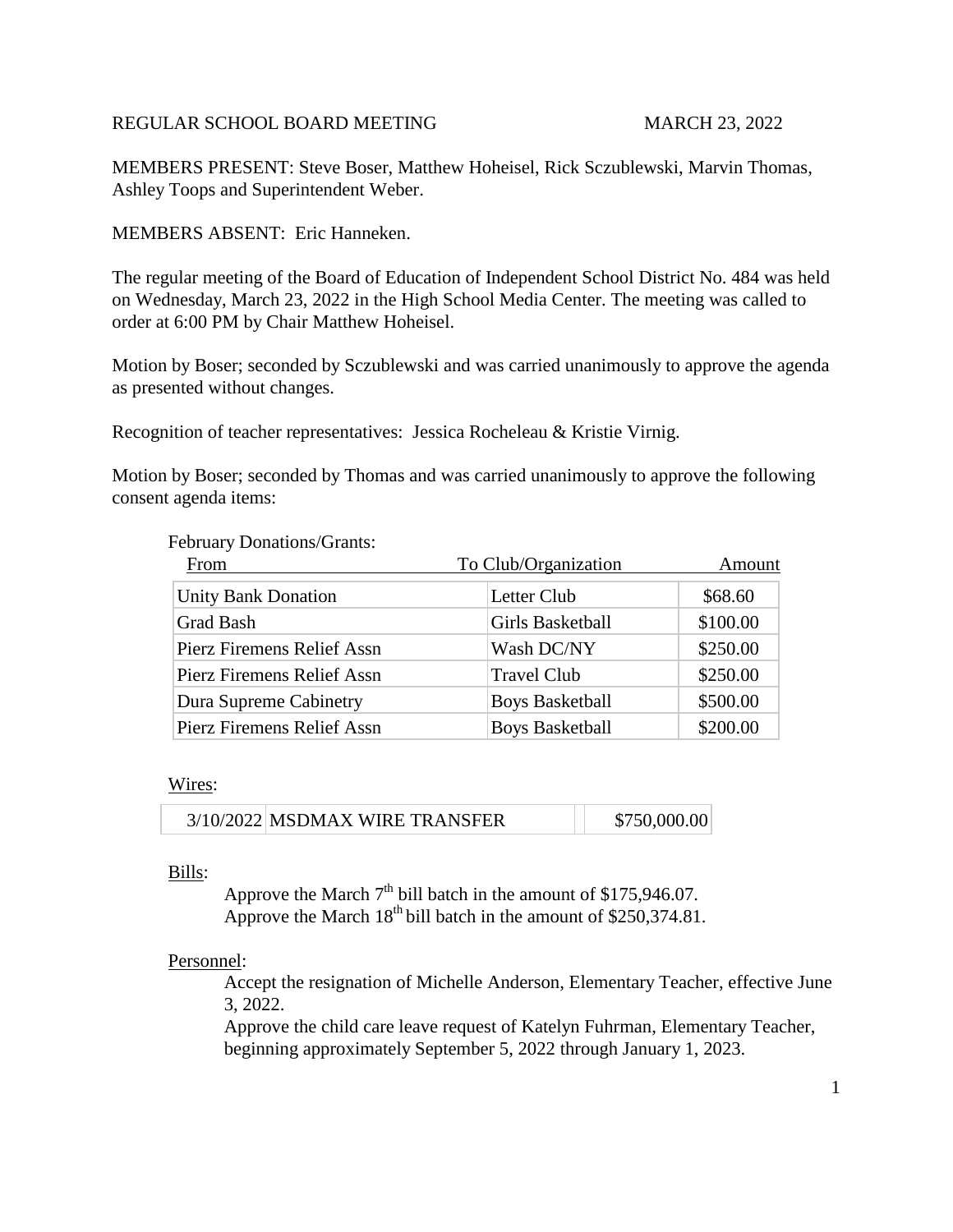Motion by Boser; seconded by Sczublewski and was carried unanimously to approve the minutes of the regular board meeting dated February 23, 2002.

Motion by Hoheisel; seconded by Boser and was carried unanimously to approve the posting for a full-time substitute teacher for the 2022-2023 school year.

Motion by Sczublewski; seconded by Boser and was carried unanimously to approve the employment of Dustin Hoeper, Technology Coordinator, effective April 4, 2022, pending a criminal background check.

Motion by Hoheisel; seconded by Thomas and was carried unanimously to approve the employment of Bridget Bednar, Elementary Phy. Ed. Teacher, beginning the 2022-2023 school year, pending a criminal background check.

Motion by Boser; seconded by Hoheisel and was carried unanimously to approve the employment of Devey Dahlheimer, Early Childhood Special Education Teacher, beginning the 2022-2023 school year, pending a criminal background check.

Motion by Sczublewski; seconded by Hoheisel and was carried unanimously to approve the parttime employment of Theresa Lahn, High School Kitchen Asst., beginning February 1, 2022, pending a criminal background check.

Motion by Boser; seconded by Thomas and was carried unanimously to approve the employment of Summer Lane-Rekowski, Elementary Teacher, beginning the 2022-2023 school year.

Motion by Boser; seconded by Toops and was carried unanimously to approve the spring coaching assignments as presented: